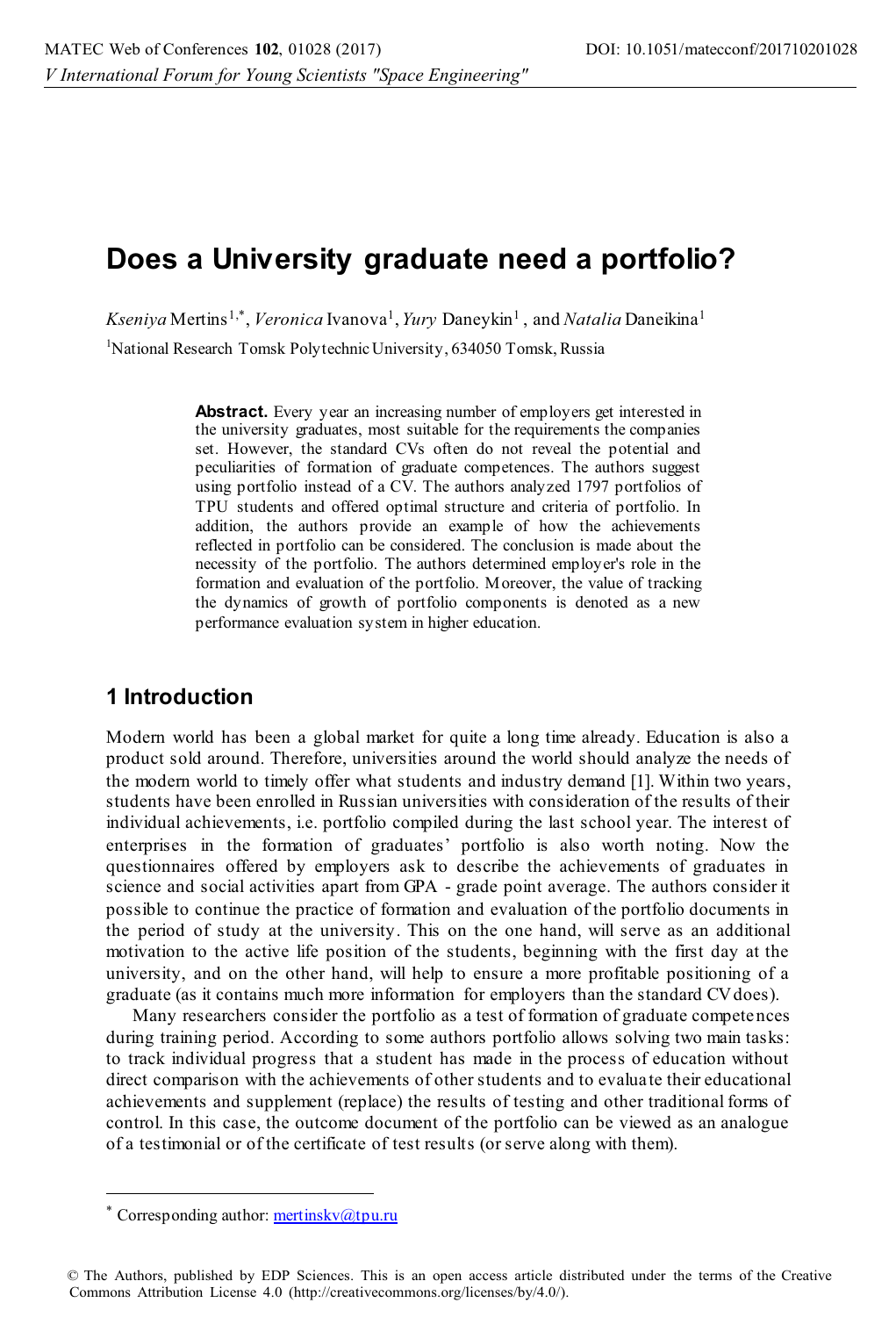## **2 Portfolio peculiarities**

Portfolio of the university graduate is a set of documented learning outcomes (including self-development) submitted for external evaluation and demonstration.

Types of portfolios can be divided according to the type of student activities: study, research, public, etc.

Adriana Baez, Wendy Pacheco and Caroline B. Appleyard distinguish [1] three types of portfolios (career, assessment, and developmental) depending on a variety of functions.

Career or professional portfolios are used to organize, track, store, and maintain documents related to their training and career, included skills, experience, and samples of work or accomplishments, which will supplement the curriculum vitae (CV). Most often, this type of portfolio is made to advance the student who already has experience up the career ladder. Assessment portfolios are only a part of educational program, which provides objective assessment of the graduate learning outcomes for one or another discipline. In addition, this type of portfolio is promising in terms of transition from listing grades in diplomas of higher education to the disclosure of specific skills by giving proof to the level of their formation (the level of formation of competences).

Based on the literature review, the authors believe that portfolio should show different areas of graduate's activity from professional in a certain field to the achievements in the direction, which they choose for self-development. Types of student activity considered in portfolio (learning, research, management, social activities, etc.) are presented in the form of portfolio structure, thus forming a complete image of a graduate.

The portfolio should include nine portfolio parts shown in Table 1, showing individual features of the university graduate. Each part corresponds to results, assessment part and assessment object. Part 1, named «Personal information» is provided by curriculum vitae. A curriculum vita is typically sent with a job application. Educational part describes education (academic diplomas modules) and training, hard skills and soft skills (the growth of the student through the educational program). The authors consider it important to supplement academic diplomas modules with enumeration of leading lecturers, scientific adviser of qualification work, as well as consultants. This improves the social responsibility of the subjects of educational activities and is beneficial for University image. Part 2, named «Educational part» includes educational projects (Description and achievements) according to CDIO initiative [3-6].

In addition, the portfolio may be completed by the 10th part - self-evaluation (selfevaluation of soft and hard skills plays a certain role in the formation of the future expert), if such skills as reflection, self-analysis etc. are important for employers. Probably, it will be important for graduates is to tell about themselves - their mission, goals, etc. for different stakeholders of portfolio [7].

Stakeholders have different purposes for creating and maintaining of portfolio and the following are among them:

- for employers - the formation of personnel reserve, reduction of adaptation period on the enterprise;

- for a graduate - systematization of individual achievements, designing of individual educational and career path, building map of competences;

- for a student - choice of development path in the university, opportunity to assess the potential for participation in competitions and scholarship programs , self-evaluation and career planning;

- for the university administration - automation of the selection of candidates for a variety of grants, scholarships and competitions, systematization of data on the various student activities, the possibility of scheduling PHD personnel reserve;

- for departments- use of portfolio as a tool to rate students.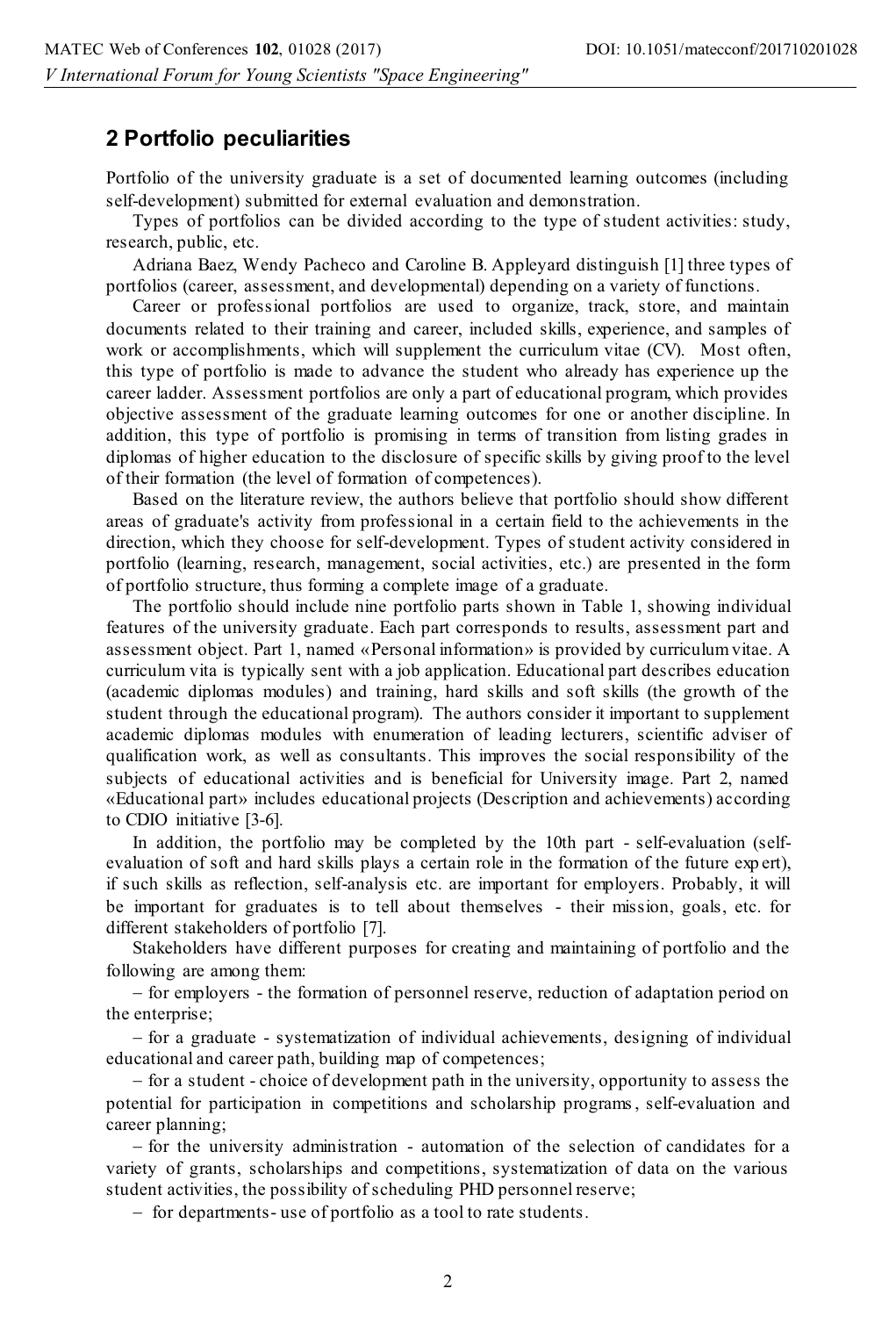However, despite different objectives there is something in common that brings together all stakeholders and this is an objective assessment that allows completing the most systematic image of graduates having specific competences .

| N<br>$\pi/\pi$ | Portfolio part        | Results                                                                                           | Assessment part                                 |
|----------------|-----------------------|---------------------------------------------------------------------------------------------------|-------------------------------------------------|
| 1.             | Personal information  | Curriculum Vitae                                                                                  |                                                 |
|                |                       | Education (academic diplomas<br>modules), Certificates, Certificate<br>of Higher Education, Web   | GPA - grade<br>point average<br><b>Skills</b>   |
| 2.             | Educational part      | Training                                                                                          | <b>Skills</b>                                   |
|                |                       | Projects (Description and<br>achievements)[2]                                                     | <b>Skills</b><br>Experience                     |
| 3.             | Professional part     | Experience, Cases, Internship                                                                     | <b>Skills</b>                                   |
| 4 <sup>1</sup> | Scientific part       | Research Projects (Description,<br>achievements and awards)                                       | <b>Skills</b>                                   |
| 5.             | Social part           | Projects (Description and<br>achievements)                                                        | <b>Skills</b><br>Results                        |
| 6.             | Management part       | Personal mobility (universities<br>transcripts), MOOCs, Open<br>University certificates, Language | <b>Skills</b><br>Level of language<br>knowledge |
| 7.             | Entrepreneurial part  | Start-up, Patients                                                                                | Skills, Results                                 |
| 8.             | Professional mistakes | Examples of failures where<br>solutions were found                                                | Experience                                      |
| 9.             | Publication activity  | Publications (published articles)                                                                 | <b>Skills</b>                                   |

|  |  | <b>Table 1.</b> Components of a portfolio. |
|--|--|--------------------------------------------|
|--|--|--------------------------------------------|

#### **3 Methodology of portfolio assessment**

Portfolio, as a system of evaluation of educational achievements generally focuses on the assessment methodology. The authors emphasize the necessity to monitor the dynamics of the activity of university graduates using presented portfolio (dynamics of change of portfolio performance - to evaluate progress and assess mastery of skills and concepts or completion of specific tasks and assignments. Employers are involved in portfolio assessment being one of portfolio customers. In addition, employers can comment on the graduates, assess the level of formation of competences, as well as to evaluate the level of scientific work.

Who is involved in the formation of the portfolio? The stakeholders that take part in the formation of the portfolio. Participants may vary depending on the specialization of the university, student activities, logistics and ecological environment within the university, practice-oriented training of university graduates, etc.

Portfolio can be used for student's assessment, including competition of the scholarship programs of enterprises.

Section "Publication activity", which may be one of the criteria for assessment of the applicant for a scholarship from the company, can be assessed using TPU system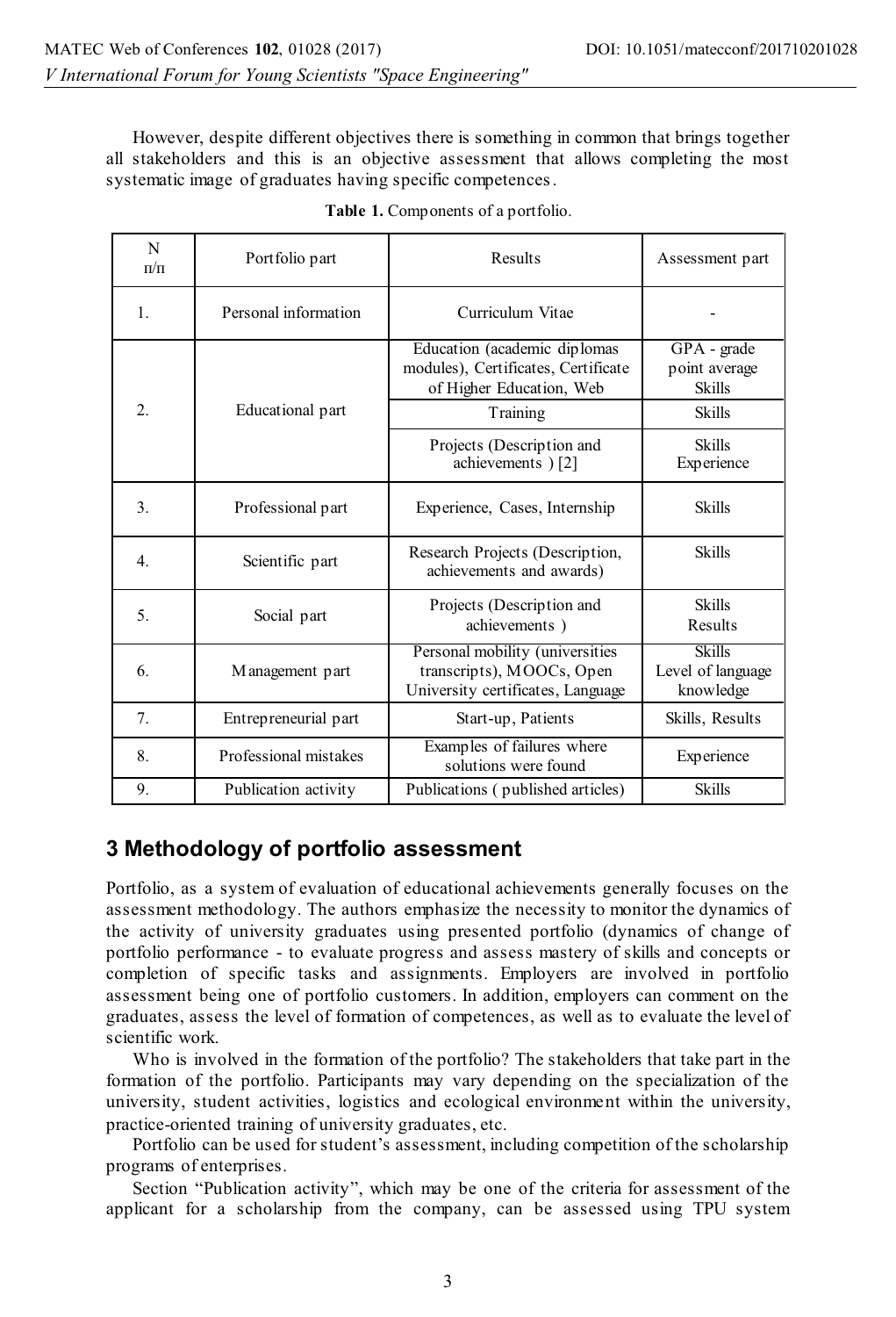«Flamingo», which helps to rank publications by significance, by type of publication, etc. Presentations at international conferences weigh 12 points, presentations at Russian conference are given 10 points, conference abstracts - 5 points, articles in scientific journals indexed by Web of Science and Scopus international database - 75 points, articles in peerreviewed journals from the list of HAC, indexed by Russian database "Russian Index of Scientific Citation" - 75 points. Thus, it is possible to select which parameters are suitable for selection in each scholarship competition.

In addition, the following criteria are proposed for portfolio:

1.Online access.

2.Relevance of sections to information requested by employers .

3.Consistency, completeness of the description of achievements.

4.Using the rules of grammar and punctuation, language (writing skills).

5.Usability.

6.Confirmation of the results by a tutor, scientific supervisor, other stakeholders.

7.The possibility of evaluation by external experts in the process of work with the portfolio (evaluation by accredited experts).

8.Integration with University databases (including feedback).

9.Registering the dynamics of indicators growth in the framework of portfolio components (time span- annually).

#### **4 Results: statistics**

Analysis of work in the system "Flamingo" in TPU confirms the necessity of portfolio management. In April 2016 1797 portfolios (without division into bachelors, masters and PhD students) were recorded.

Participation of students in 94 competitions of scientific-research work and scholarship programs, 12 Olympiads and competitions of educational achievements were organized from February 1, 2015 until March 1, 2016.

More than 7000 students of 1-4 years of study and more than 1,900 Master Degree students do research work.

More than 6000 students of TPU take part in practical training annually, more than 67 percent of students do practical work in organizations and enterprises.

More than 25 percent of the results performed in students' qualification works, including more than 36 percent of the results of Masters' qualification works are recommended for implementation due to the practice-oriented approach to the implementation of work.

TPU plans to issue portfolio as Diploma Supplement, modifying «Flamingo» system, adding existing sections on the scientific and educational activities.

Thus, TPU can help personnel services of enterprises in the study of documen ts of more than 1,500 graduates. More than 1,500 graduates will annually receive a diploma supplement in the form of portfolio, including the passport of formed competencies, achievements in scientific, educational, creative and sporting activities.

#### **Conclusions 5**

Portfolio allows considering not only the level of professional competences of students, but also the level of comprehensive self-realization of students in educational environment. The introduction of the portfolio in the university allows not only using of modern technologies in training and education, but also developing of motivation to competence, linguistic and professional mobility.

The following risks should be mentioned: